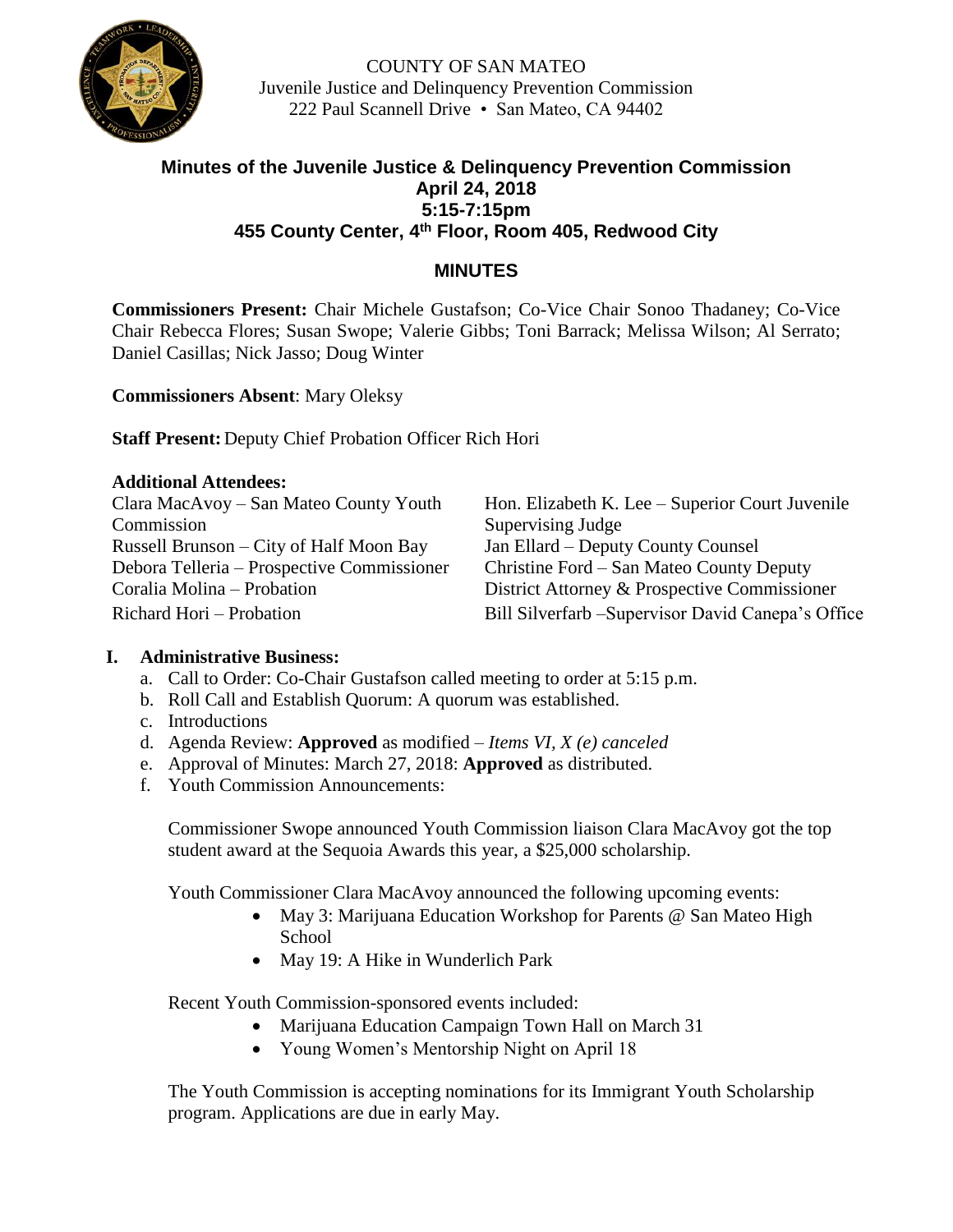Commissioner Swope announced April is Child Abuse Prevention Month. There will be a Children's Memorial Flag Raising in the County Center courtyard on April 27 at 9:30 a.m. with a moment of silence at 10 a.m.

### **II. Oral Communications:**

None

#### **III. Inspections Committee**

Commissioner Barrack announced the following inspections have been scheduled:

- Camp Kemp May 7
- Camp Glenwood May 11
- Receiving Home May 14
- YSC (Juvenile Hall) June 8
- Canyon Oaks May 24

Two police stations will be inspected: Redwood City Police Station and Burlingame Police Station.

Also, in addition to the Receiving Home, which is already scheduled for inspection, the Commission will inspect Your House South, a group home run by StarVista. Date TBD.

Commissioner Barrack directed the inspection teams to submit their draft reports to her and Commissioner Oleksy within a couple weeks of completing their inspections. The Commission will use the same inspection forms as last year with an eye on improving them for next year.

#### **IV. Consideration of Prospective Commissioner Christine Ford**

M:/D. Casillas, S:/S. Swope: Recommend approval of Christine Ford's application to join the Juvenile Justice & Delinquency Prevention Commission. **Approved unanimously**.

#### **V. Presentation on Probation Department's Placement Program (Coralia Molina)**

Probation Services Manager Coralia Molina gave a presentation on the Juvenile Services Division's Placement Program. As part of the presentation, Molina explained how a placement is initiated (General Placement Order) and the review points in a minor's placement (Interagency Placement Review Committee and Child Family Team meetings). IPRC meetings involve agencies and community partners (BHRS, minor's school, Edgewood, Probation, Child Welfare, Family Partner); CFTs are discussed further below.

Once a GPO is received, the placement order goes to the Placement Unit supervisor who, along with Child Welfare, will work to find a facility or other placement for the minor. For facilities, packets will be sent to the facilities, the agencies research facilities for certifications/complaints. The facility can interview the youth and accept or reject placement at the facility. Once placed, placement youth are seen at least once a month.

Not all facilities will accept Probation youth; few in San Mateo County. Probation does not place probation youth in foster homes. Molina reported there are currently 14 placed youth, including one placed out-of-state (in Pennsylvania) and six joint-cases involving social services and Probation where Probation is the lead agency. Out of state/out of county placement youth are seen at least once a month and out of state/out of county facilities must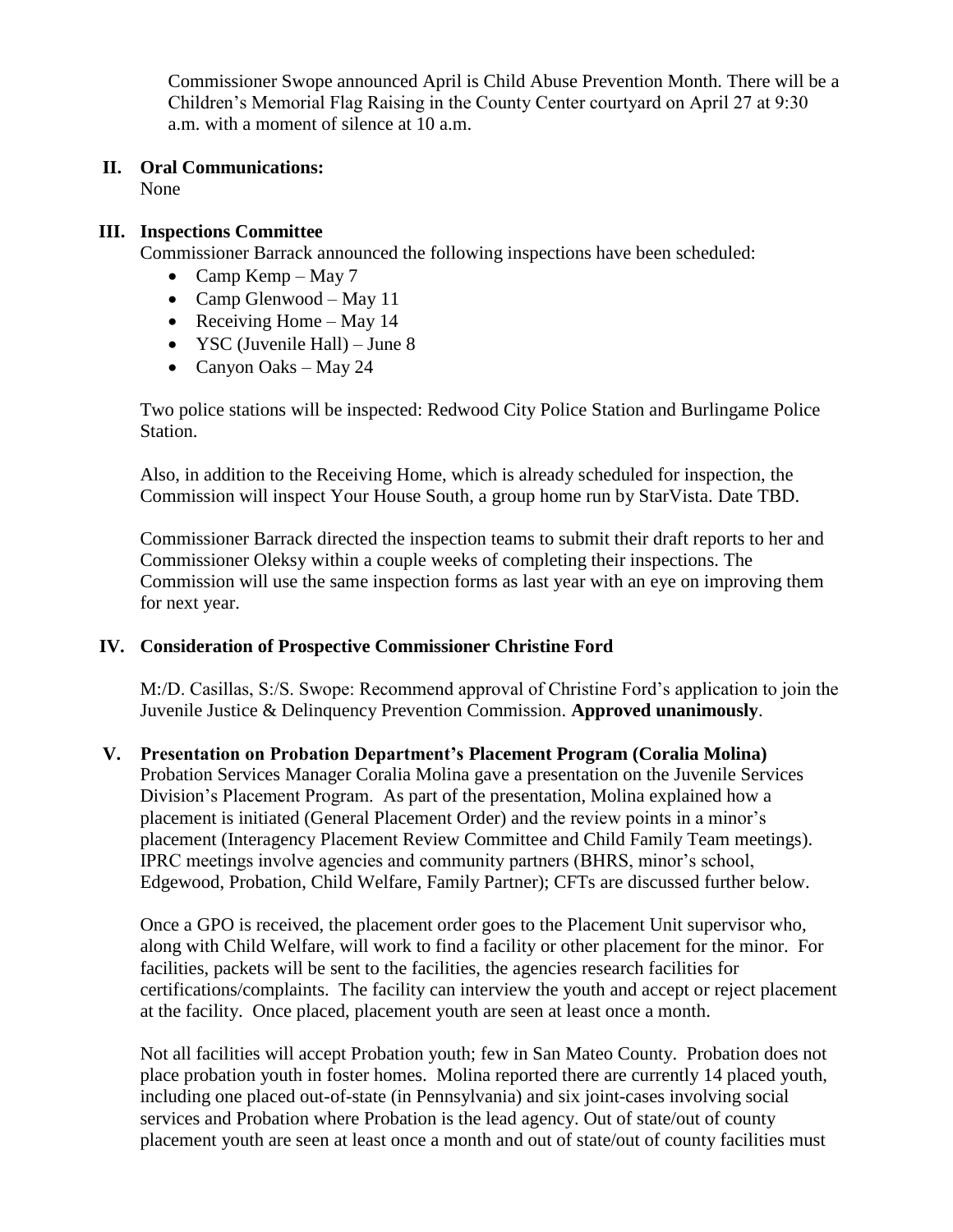still be vetted by Probation. Family therapy done remotely in such cases (phone, videoconferencing).

The Probation Department currently is working with HSA to facilitate Child and Family Team (CFT) meetings, which are required for youth entering into child welfare or probation foster care placement. CFT meetings are also required for those youth residing in a group home or Short-Term Residential Therapeutic Program (STRTP).

Chair Gustafson asked if parents are given an opportunity to weigh in on their child's placement after a judge issues a general placement order. Molina said parents can relay concerns to the department or to the court during placement review hearings. Parents can also relay concerns to their child's defense attorney and seek to advance a placement review hearing to express concerns about their child's case.

Co-Vice Chair Thadaney asked what criteria group homes use to reject youth after interviewing the youth. Molina said group homes don't always disclose that information. She added that typically youth are not rejected by the group homes with which Probation works.

Commissioner Jasso asked if Probation Officers prepare the youth for their interviews with group homes. Molina said the Department informs the youth about the process, but can't coach the youth on what to say.

Molina also said Probation currently manages eight cases involving delinquent youth who have aged out of the foster care system. California law (AB12) allows foster care services to be extended to age 21 if certain criteria are met, such as having a GPO upon turning 18. Participation in AB12 services is voluntary, so Probation handling the case management of AB12 cases can be tricky. Having Probation provide case management in a case worker role for AB12 youth tends to be viewed by the youth with suspicion due to the prior relationship between the PO and the youth. The Department is working with Children and Family Services to see if there could be better ways of serving this population. The Commission would like to continue to follow up with CFS and Probation about this and support efforts to provide appropriate AB12 case management to youth are currently managed by Probation.

**VI. Private Defender Program Update (Halpern)**

No report.

**VII. Court Remarks and Discussion (Judge Lee)** No specific topics of discussion.

#### **VIII. Community Updates**

- a. Coastal updates, Russell Brunson (City of Half Moon Bay): San Mateo County Sheriff's Office has announced the appointment of Cpt. Saul Lopez as the new commanding officer for the Half Moon Bay/Coastside Patrol Bureau. Cpt. Lopez will continue the agency's work with local youth groups.
- b. Half Moon Bay is looking for young people to participate in its leadership awards. Applications due April 27.

Co-Vice Chair Rebecca Flores announced the 7<sup>th</sup> annual Oye Latinx Youth Conference will be held April 28 at Canada College.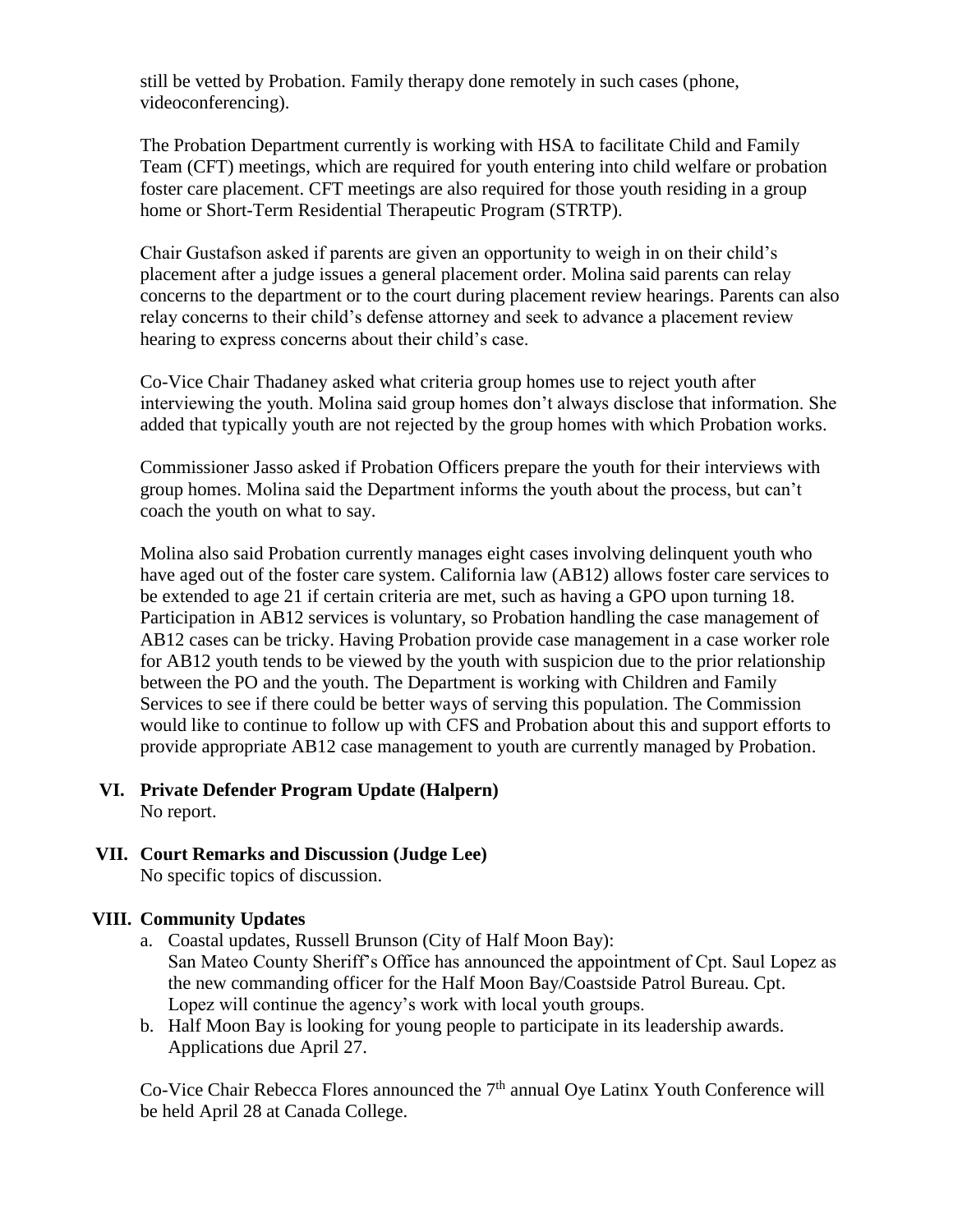Chair Gustafson said the [Community Collaboration for Children's Success](http://www.gethealthysmc.org/community-collaboration-childrens-success) Steering Committee held its first meeting on April 18. The planning initiative was developed to identify and help the four neighborhoods in San Mateo County with the highest populations of youth clients in high-intensity programs such as Juvenile Probation, Child Welfare and Behavioral Health and Recovery Services programs. Gustafson represented the JJDPC at the meeting. Commissioner Wilson and Co-Vice Chair Flores expressed interest in attending future meetings on behalf of the JJDPC.

#### **IX. Probation (Hori)**

Juvenile Hall population currently is 66 minors in custody. Camp Kemp currently has 6 girls in custody and 8 girls in the GEP program.

In addition, there are 11 Camp Glenwood boys housed at the Juvenile Hall due to a water main break in La Honda. They are expected to return to Camp on April 27.

#### **X. Project for 2018**

The Commission discussed the following proposed projects for 2018:

- a. Parent Guidebook (Wilson, Swope, Gustafson)
- b. User Test of Juvenile Justice System (Olesky, Wilson, Gustafson)
- c. Prop 64 (Gustafson, Jasso, Casillas, Winter): Work with Private Defender Program to develop resources for people who've been convicted of marijuanarelated crimes who are eligible for resentencing or to have those records destroyed.
- d. Vocational Training (Thadaney, Barrack): Bring awareness to youth of job opportunities, connect youth to job training programs, and connect youth to work or mentoring opportunities.
- e. Youth Court (Thadaney, Oleksy, Winter): Further research needed before moving forward.
- f. Group Homes (Swope, Gustafson)
- g. Community Resources Project (Flores, Thadaney, Casillas)

The Commission will proceed with project planning and take a vote on which projects to pursue at the May meeting.

#### **XI. Consideration of Support for AB 2448: Internet Access for Detained Juveniles & Foster Youth**

Commissioner Jasso spoke in support of AB2448 and the educational deficits that detained and foster youth may experience without sufficient access to the Internet. The Commission opted not to take a position on the bill at this time.

#### **XII. Liaison/Study Group Reports**

Court and Probation Liaison (Wilson, Gustafson):

- The number of fights is down in the juvenile hall (no fights so far in April)
- Per Chief John Keene's mandate, the Juvenile Hall has prioritized youth education, access and programming.